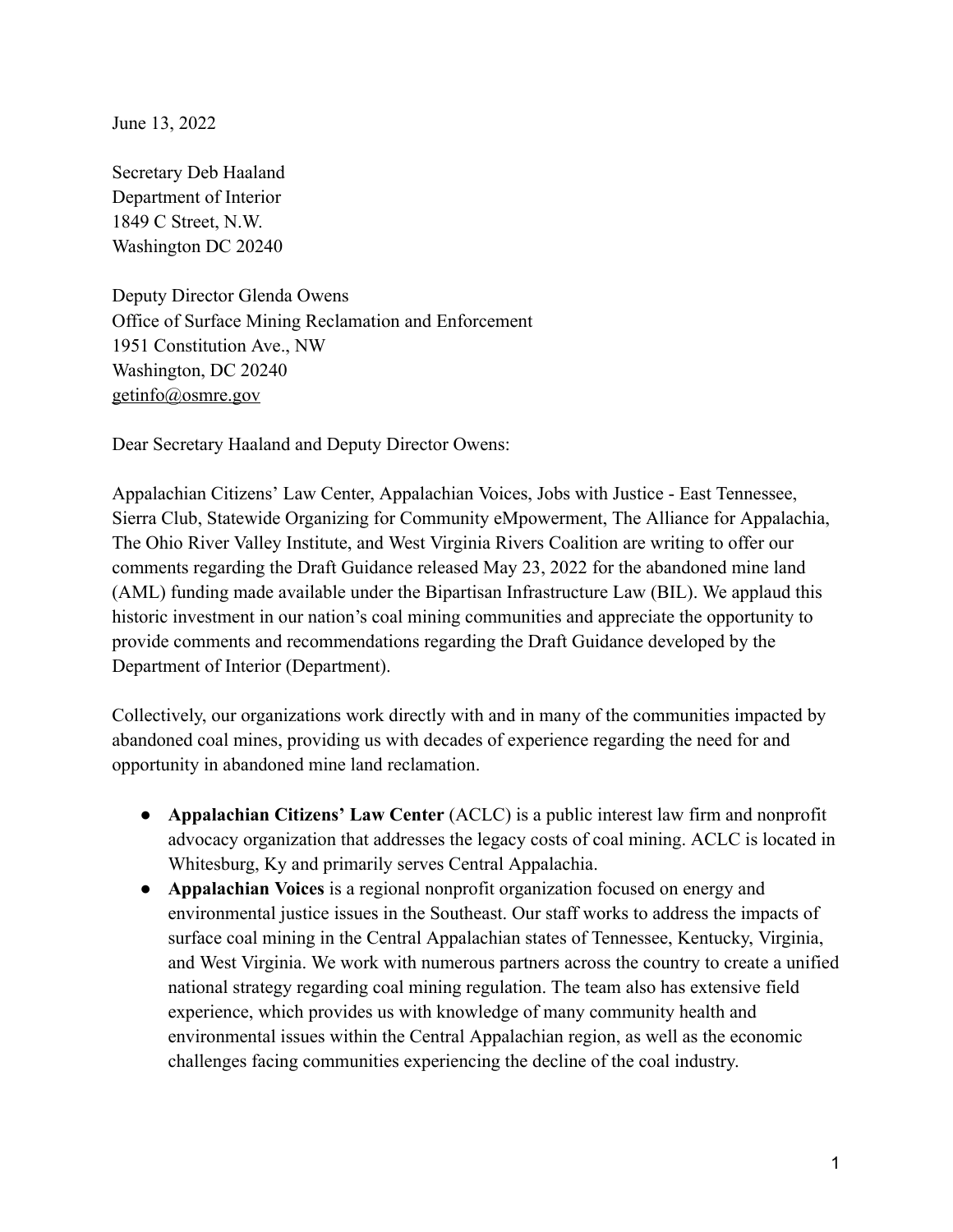- **The Ohio River Valley Institute** (ORVI) is a think tank focused on the greater Ohio Valley and Western Pennsylvania. ORVI strives to help the Ohio Valley region mark out a path toward shared prosperity, clean energy, and more equitable civic structures. In 2021, ORVI published a national report on the Abandoned Mine Land (AML) program<sup>1</sup> and throughout 2022 has engaged in listening sessions with labor partners in the Ohio River Valley regarding implementation of the BIL AML funds. For aspects of the program that relate to labor matters and procurement, ORVI and other signatories of this letter have submitted more detailed and complete comments in a separate letter.
- **The Alliance for Appalachia** promotes a healthy, just Appalachia by supporting our member organizations in communities impacted by destructive resource extraction.
- **West Virginia Rivers Coalition** (WV Rivers) is a statewide clean water advocacy organization based out of Charleston, West Virginia. Since 1989, its mission has been to conserve and restore West Virginia's exceptional rivers and streams. WV Rivers works closely with policymakers and agencies to restore waters and revitalize communities impacted by abandoned coal mines.
- **Jobs with Justice of East Tennessee** is a coalition of labor, community, and religious organizations and friends who take action to support the rights of all working people. We campaign both for safe and decent work and for a clean and healthy environment. Based as we are in East Tennessee, we are well aware of the damage too often left behind when the coal industry abandons lands, communities, workers, or all three.
- **Statewide Organizing for Community eMpowerment** (SOCM) is a member-driven organization that utilizes civic involvement and collective action to empower Tennesseans to have a greater voice in determining their future. We work for social, economic, and environmental justice for all.
- **Sierra Club** is a 130-year-old, national organization focused on energy, environmental justice, and getting people outdoors to explore, enjoy, and protect the planet. We have members who live, work, and recreate in communities with Abandoned Mine Lands across the country and we advocate for environmental protection and economic diversification.

Our comments and recommendations are offered below and are organized by section of the Draft Guidance.

<sup>1</sup>Dixon, E. (2021). Repairing the Damage: Cleaning up the land, air, and water damaged by the coal industry before 1977. Ohio River Valley Institute.

https://ohiorivervalleyinstitute.org/wp-content/uploads/2021/04/AML-Report-Dixon-ORVI-V1.1-4.pdf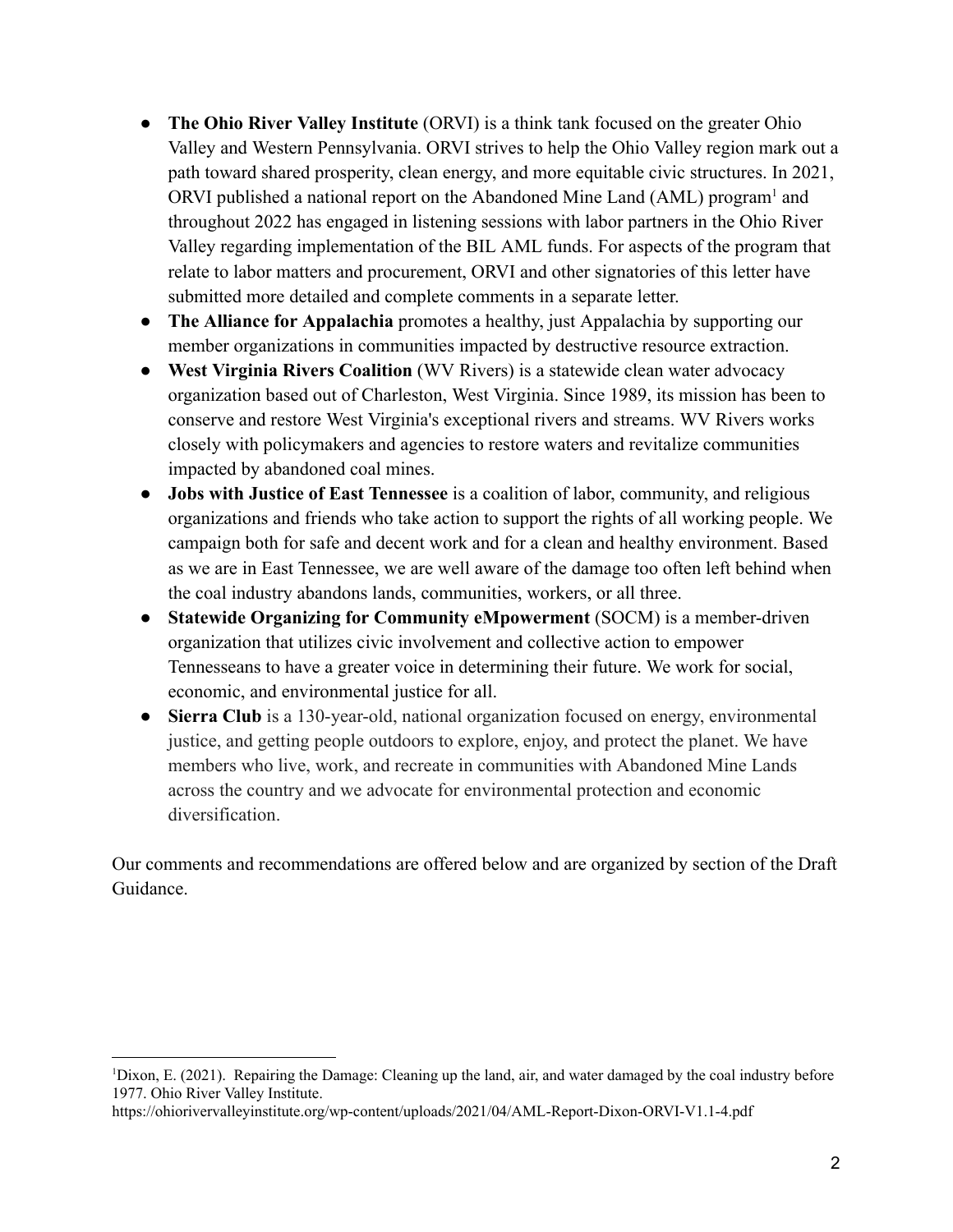### **I. Overview**

### *Grant Maximums and State/Tribal Eligibility*

On page 1, footnote 2, the Draft Guidance states "OSMRE will ensure that the *annual grants* provided to a State or Tribe do not exceed its estimated cost to reclaim its remaining coal AML problems and water supply restoration, as documented in the Abandoned Mine Land Inventory System (e-AMLIS)." We applaud the Department's clarification that funds will not be awarded to states with no remaining inventory. We recommend that the final guidance clarify that "annual grants" in this footnote refers to the combination of the BIL AML funding and annual mandatory AML program distributions together. Because the distribution formulas for both the BIL and the traditional fee-based AML funding revenue do not rely solely on the e-AMLIS, there is a potential for a state or tribe to receive more funding than is needed according to the e-AMLIS system, while other states and tribes do not receive adequate funding to resolve all of the high-priority sites in the e-AMLIS. This clarification will ensure that states and tribes receiving regular AML program distributions that are sufficient to meet the needs of the inventory do not receive additional BIL AML grants, ensuring that taxpayer funds are spent efficiently and for their intended purposes.

**Proposed edit**: "OSMRE will ensure that if the amount of funds a State or Tribe is granted under the traditional fee-based AML program meets or exceeds the estimated cost to reclaim its remaining coal AML problems and water supply restoration (as documented in the Abandoned Mine Land Inventory System (e-AMLIS) while also accounting for the design and administrative costs of e-AMLIS entries as those are not currently incorporated into inventory cost estimates), that State or Tribe will not receive additional BIL AML funding the annual grants provided to a State or Tribe do not exceed its estimated cost to reclaim its remaining coal AML problems and water supply restoration, as documented in the Abandoned Mine Land Inventory System (e-AMLIS)."

### **III. Eligible Projects and Prioritization**

### *Eligible Contractors*

We recommend that OSMRE add a section to the guidance regarding contractor eligibility. First, as is consistent with traditional fee-based AML program requirements, OSMRE should explicitly state that companies that own or control mine operations that have unabated or uncorrected violations anywhere in the U.S. will not be eligible for these BIL AML contracts.

**Proposed addition:** "In order to be eligible to receive BIL funds, every successful bidder for an AML contract must be eligible under 30 CFR §§ 773.12, 773.13, and 773.14 at the time of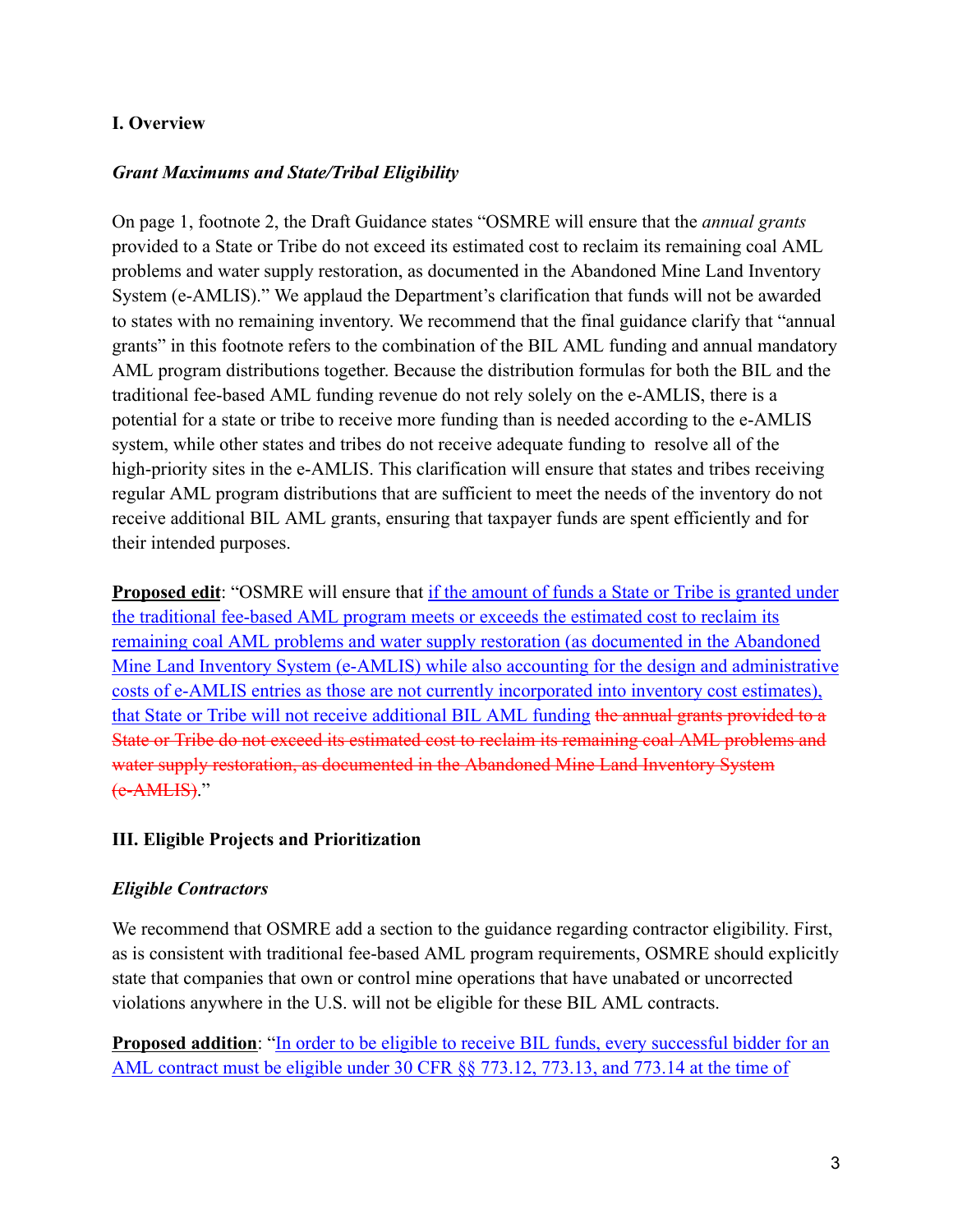contract award to receive a permit or be provisionally issued a permit to conduct surface coal mining operations."

### *Justice40 Prioritization*

We applaud the Department's inclusion of Justice40 as a consideration for prioritizing projects. However, the Draft Guidance as written is vague and does not provide the clarity or instruction states will need in order to effectively meet this goal.

While the administration's tool (The Climate and Economic Justice Screening Tool) for determining whether a community meets the definition of "disadvantaged" is still in draft form, it illustrates a potential challenge for the Department to be able to meet the goal of investing 40% of AML funds in disadvantaged communities while still complying with the federal statutes with respect to how AML funds must be distributed. Specifically, in certain states, such as Pennsylvania and Maryland, the draft tool does not identify many communities with priority AML sites as "disadvantaged," and thus would not count those AML investments toward the Justice40 goal. SMCRA requires those high priority sites receive funding over lower priority sites, regardless of the "disadvantaged" status of the community. Because of the mismatch in the funding distribution formula and CEJST's designation of disadvantaged communities, it will not be possible for certain states to meet the Justice40 standard. However, it is our view that a large portion of communities with AML sites would meet the interim definition of "disadvantaged" provided by OMB even if not identified by the CEJST as such.<sup>2</sup>

Therefore, for the purposes of meeting the Justice40 goal, we recommend that the final guidance:

- 1. Require that, in doing inventory management/updates, states prioritize sites and areas that fall within low-income and otherwise disadvantaged communities, in order to ensure those communities' AML features are reflected in the inventory and thus have a higher likelihood of being remediated;
- 2. Recommend that if the majority of a state's AML sites fall outside of disadvantaged communities, that those within disadvantaged communities are given greater priority. Operationally, that would look like a Priority 1 site in a disadvantaged community prioritized over a Priority 1 in a non-disadvantaged community, a Priority 2 site in a disadvantaged community prioritized over Priority 2 site in a non-disadvantaged community, etc.
- 3. Additionally, because state funding distribution amounts are set in statute, and the number of disadvantaged communities in a state or tribal territory cannot legally change the distribution formula for AML funds, prioritization of disadvantaged communities

<sup>&</sup>lt;sup>2</sup> Executive Office of the President, Office of Management and Budget. July 20, 2021. M-21-28. Memorandum for the Heads of Departments and Agencies. https://www.whitehouse.gov/wp-content/uploads/2021/07/M-21-28.pdf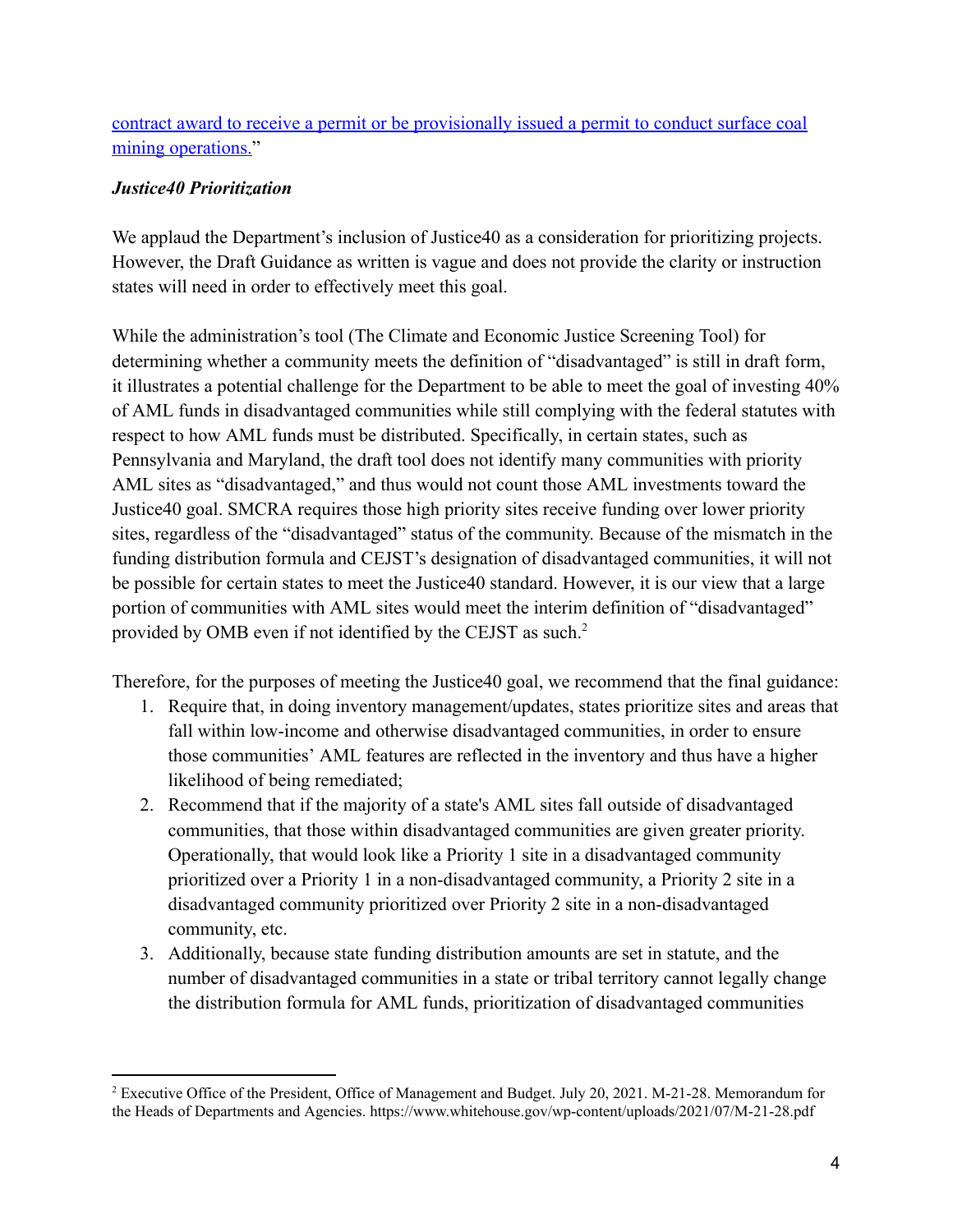should be determined at the state level, rather than at a national level, as the Department of Energy has done with its Justice40 methodology.<sup>3</sup>

## *Prioritization of Coal Industry Employees*

We support the BIL and the Draft Guidance measures for supporting former and current coal industry employees. We make the following recommendations to help strengthen the guidance with respect to this goal.

The BIL states that "in providing grants under this section, priority may also be given to reclamation projects … that provide employment for current and former employees of the coal industry.' However, the Draft Guidance refers only to "miners'' in reference to its preferences for contractor hiring. The Draft Guidance should be revised to reflect that there are current and former employees of the coal industry that would not be considered "miners."

**Proposed edit**: Replace each reference to "miners' with "**current and former coal industry** employees."

On page 3, paragraph 3, the Draft Guidance states "requiring contractors to affirm they will give preference to miners in any hiring for BIL-funded AML projects." We recommend:

- Clarifying that this includes any/all employees regardless of hiring date, rewarding both companies that have already hired former coal industry employees, and those that hire them going forward.
- Clarifying that coal industry employees hired must have the required qualifications and skills in order for the bidder/project to be considered eligible for prioritization. As written, we are concerned that the Draft Guidance gives strict preference to coal industry employees without taking into account other qualifications. In hiring considerations, preference to coal industry employees should be contingent upon candidates having matching qualifications and skills for the job or such qualifications and credentials should be offered by the contractor or a partner organization to provide necessary safety and skills training to these employees.
- Clarifying whether states and tribes will be *required* or *encouraged* to use procurement processes that incentivize employment of current or former coal industry employees. Specifically, on page 3, the word "require" is used, but on page 4, the word "encouraged" is used with respect to hiring coal industry employees. We recommend that, at a minimum, states and tribes be required to collect information on the number of former miners that AML contractors employ (both reported as counts as well as in terms of the percentage of employees that were formerly miners).

<sup>3</sup> <https://www.energy.gov/diversity/justice40-initiative> Under DOE's methodology, all tribal communities are considered "disadvantaged."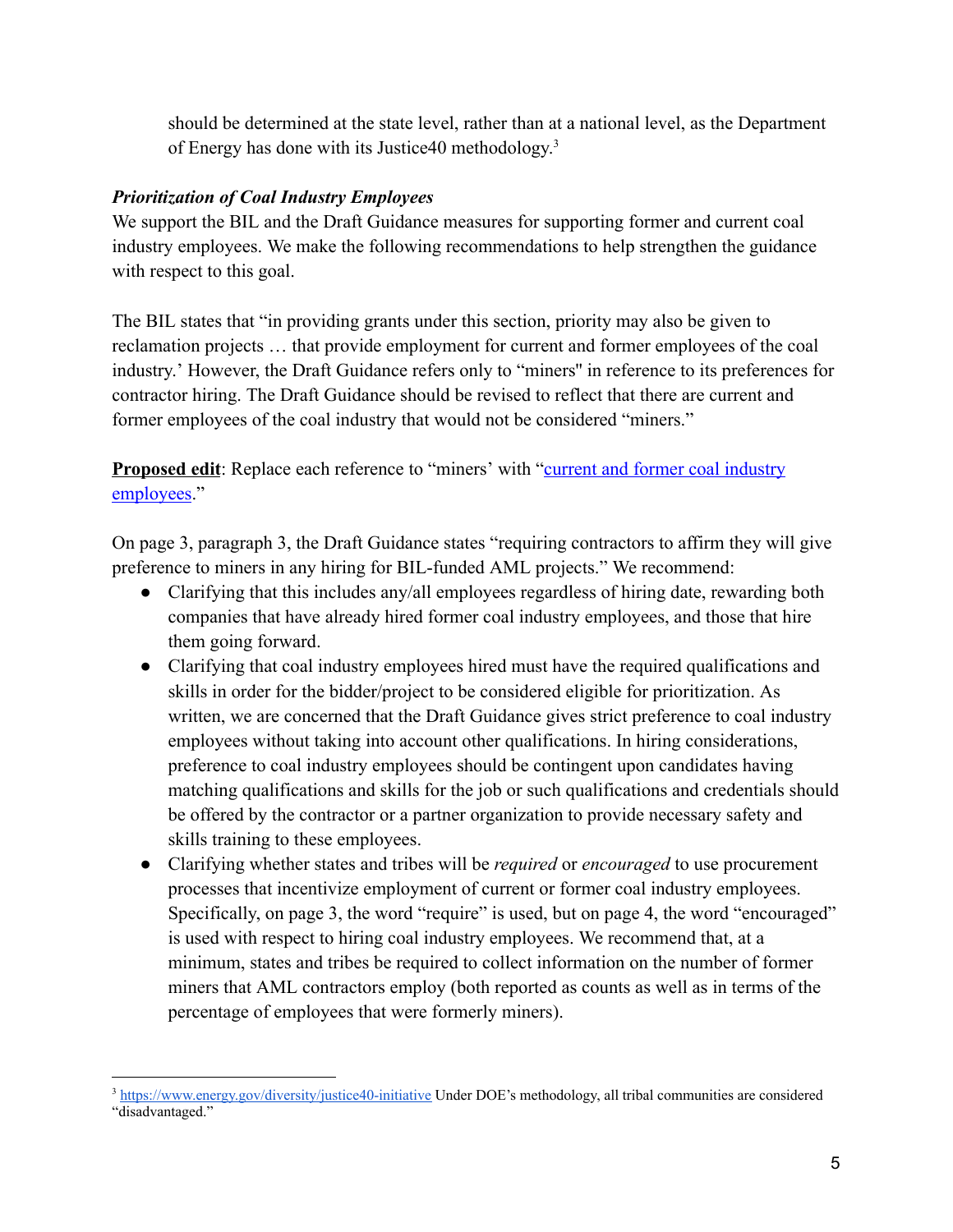**Proposed edit**: Measures to implement these priorities include: (1) requiring contractors to affirm they will give preference to miners current and former coal industry employees with necessary qualifications and skills in any hiring for BIL-funded AML projects (regardless of the coal industry employees' hiring dates); (2) affirming current and former coal industry employees hired for the purposes of meeting this requirement have completed all necessary trainings, certifications, and/or credentials;  $(2)(3)$  requiring contractors to report on the extent to which miners have been employed in any AML work the contractors perform;  $(3)$  (4) requiring contractors to retain data that can substantiate the reported information; and  $(4)$  (5) providing to OSMRE the information reported by the contractors as part of the State or Tribe's regular AML reporting processes.

### *Project Aggregation*

We support the Department's efforts to encourage project aggregation. This is important for both efficient spending of AML funds, as well as providing longer-term job certainty for contractors. We encourage the Department to offer further guidance and support to states and tribes regarding how to most efficiently bundle projects, and examine whether there are opportunities for OSMRE to incentivize bundling by prioritizing grant review for larger, bundled projects (particularly those over \$1 million).

### *Priority 3 Projects*

We appreciate the Department's clear guidance that Priority 3 projects are eligible for BIL AML funds. These sites are important to clean up in order to create a safer, healthier environment for coal-impacted communities.

### *Workforce support*

We want to underscore the recommendations of our partners at BlueGreen Alliance and other labor experts in our coalition. The Department should ensure that jobs created by the Bipartisan Infrastructure Law Abandoned Mine Land Grant Program are not just good jobs, but *accessible* jobs. This means supporting and growing pathways into good jobs—often through apprenticeships and pre-apprenticeships—in these and other sectors for workers of color and other segments of the population historically underrepresented in these jobs.

Strong unions can play a key role in promoting diversity, equity, justice, and inclusion within these programs. A BlueGreen Alliance analysis of the U.S. Department of Labor's (DOL) Registered Apprenticeship Partners Information Database System (RAPIDS) found that in the construction industry, 43% of apprentices were people of color in union programs, compared to 33% people of color in non-union programs. However, enrollment in these programs only shows one small metric by which to judge if these programs work to advance the careers of people of color. For true equity and justice to be sustained, officials must focus not solely on enrollment rates, but must carry that focus to retention and promotion within the workplace, that means, in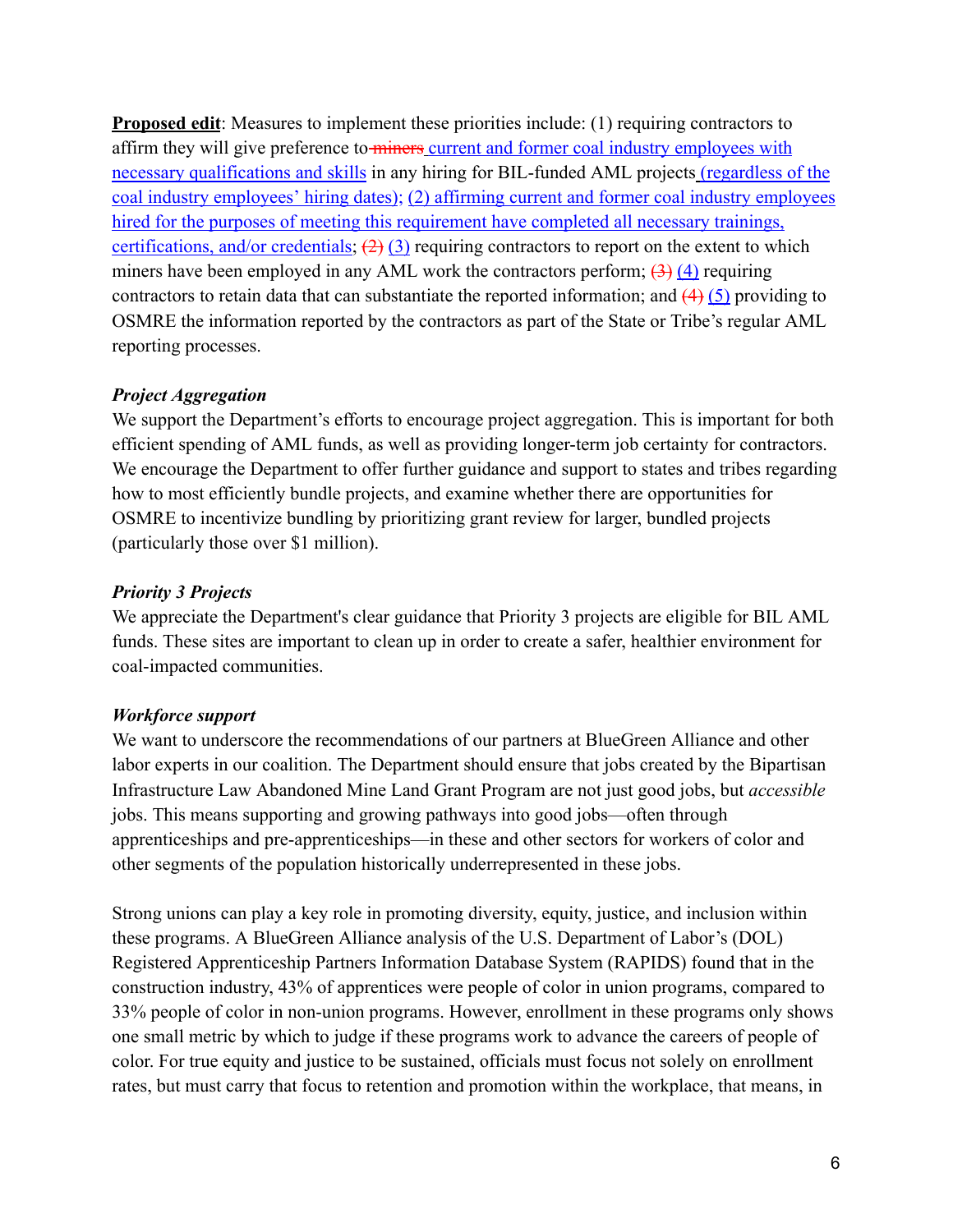part, working to ensure that apprentices have not only the technical skills, but also the professional tools they need to succeed.

Pre-apprenticeship programs in particular have become a key tool to improving diversity in the building trades. Such programs aim to ensure that workers can qualify for entry into an apprenticeship program and have the skills they need to succeed. These programs are generally designed to target certain populations or demographics such as low-income workers, workers of color, women, and other marginalized communities. Additionally, many unions offer training throughout a member's career to enable them to stay up to date with changes in technology. The Department and OSMRE should ensure that States and Tribes connect projects to apprenticeship and pre-apprenticeship programs wherever possible.

## **IV. BIL AML GRANTS**

The Draft Guidance does not make clear how it will manage funds that are unused and uncommitted after the five-year expenditure window other than by explaining that an additional year for spending may be granted through a waiver process. However, we do not believe that this adequately addresses how funds, if still unused after a six-year period, will be managed. While it is not crucial that this be clarified in the final guidance for the first year of funding, we recommend that through future guidance documents or a subsequent rulemaking, OSMRE develop a process for redistributing unspent funds. We recommend that:

- Any uncommitted funds be returned to the AML fund and be reallocated, to the extent practicable, based on the proportion of unreclaimed eligible lands and waters the State or Indian tribe has in the inventory maintained under section 403(c). Funds reallocated based on this criteria will be in addition to annual distributions made based on historic coal production percentages.
- "Uncommitted" be defined as funds that have been received by states or tribes that have not been applied to or reserved for a specific project or have not been expended or designated by the State or Indian tribe for the completion of a project.

## **V. DAVIS-BACON ACT**

We appreciate the Department's inclusion of Davis-Bacon requirements, as required by the BIL. The Department should continue to affirm Davis-Bacon as a requirement of the AML funding and ensure the requirement is not circumvented by any loopholes at the state and local level for work done with AML funds. Proper enforcement of Davis-Bacon requirements requires a robust system of enforcement. We support recommendations to help enforce these requirements described in separate comments submitted by our partners at ORVI and BlueGreen Alliance. One such measure that we recommend is that the Department encourage states and tribes to use an active monitoring system. An active monitoring program helps verify that workers know their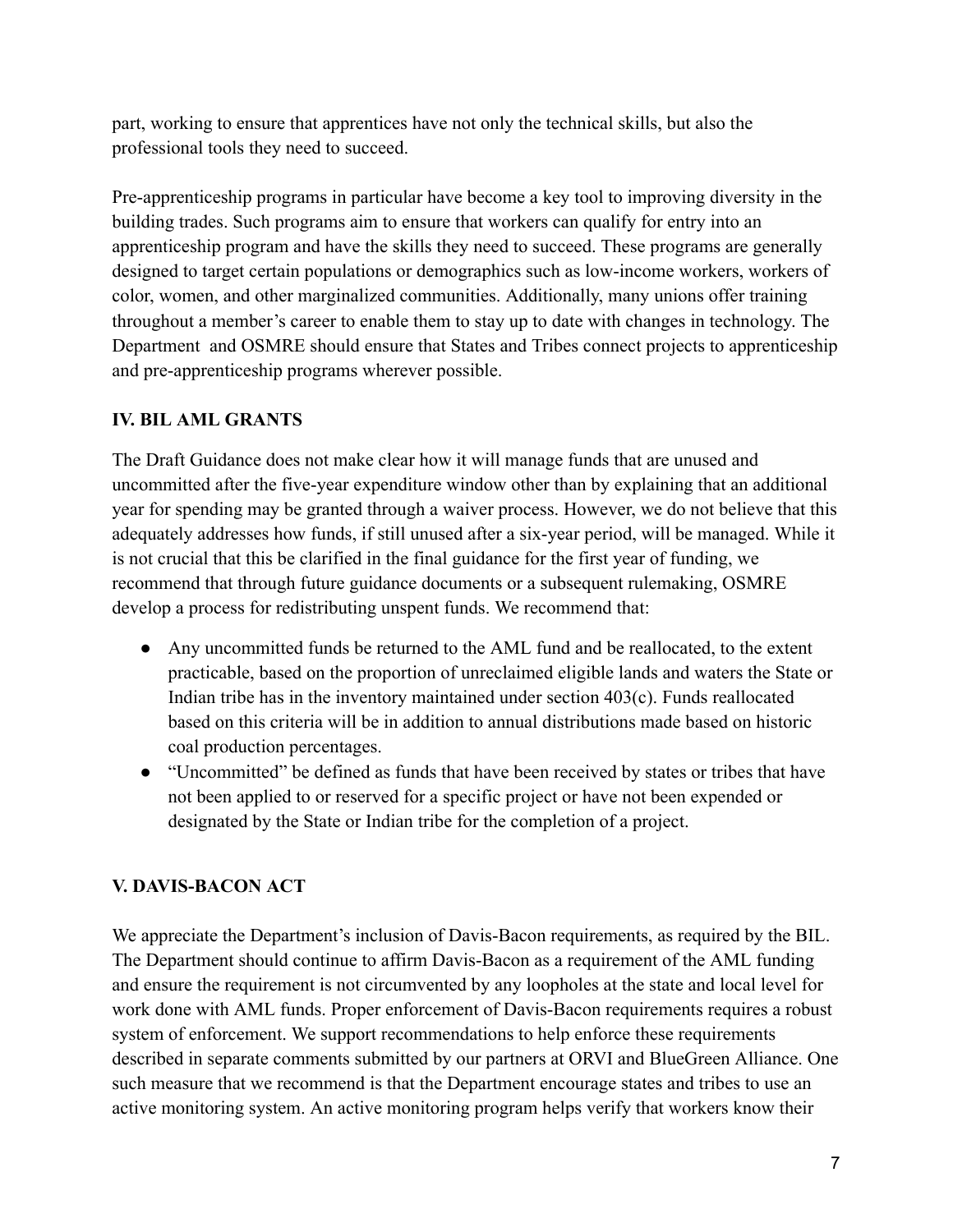rights and are actually being paid what the contractor is reporting to the state or tribal AML agency. For example, the Pennsylvania Department of Transportation uses a monitoring system that directly surveys workers on a monthly basis (which is then compared with certified payroll data provided by the contractor, to ensure compliance).

### **VI. PUBLIC ENGAGEMENT**

We commend the Department for encouraging public engagement regarding how BIL AML funds are spent, particularly as these taxpayer funds are intended to improve the health and safety of those impacted stakeholders. We make the following recommendations in order to encourage and support states and tribes in pursuing a robust community engagement process, and to improve the outcomes of such a process.

We recommend:

- Prior to the time that states and tribes submit their BIL AML grant applications:
	- The list of potential projects should be informed by input from stakeholders. At minimum, state and tribal AML agencies should be required to demonstrate that projects were identified through citizen or local government complaints and subsequently determined eligible for BIL AML funding. Additionally, state and tribal AML agencies should be required to demonstrate outreach to and input from disadvantaged communities of color, low-income communities, and Tribal and Indigenous communities. This outreach should be conducted via:
		- Public notices in widely read local publications,
		- Canvassing in disadvantaged communities,
		- One-on-one outreach to prominent leaders in these communities including but not limited to, religious leaders, teachers, community organizers, union representatives, civic organization officers, and local elected officials,
		- Effectively targeted social media promotion,
		- Informative flyers posted in high traffic locations within these communities,
		- Other effective means.
	- The list of potential projects should be made available to the public at least 90 days prior to submission of a state or tribe's grant application.
	- For this first round of BIL AML grants, each state and tribe should conduct at least one public meeting in each of its affected regions, including a virtual option, regarding the list of projects for which the state or tribe will apply for funding. A public meeting is necessary to explain to stakeholders (1) the new funding opportunity, (2) differences compared to traditional AML funding, (3) the state or tribe's methodology for how it is selecting projects for the BIL AML funds, and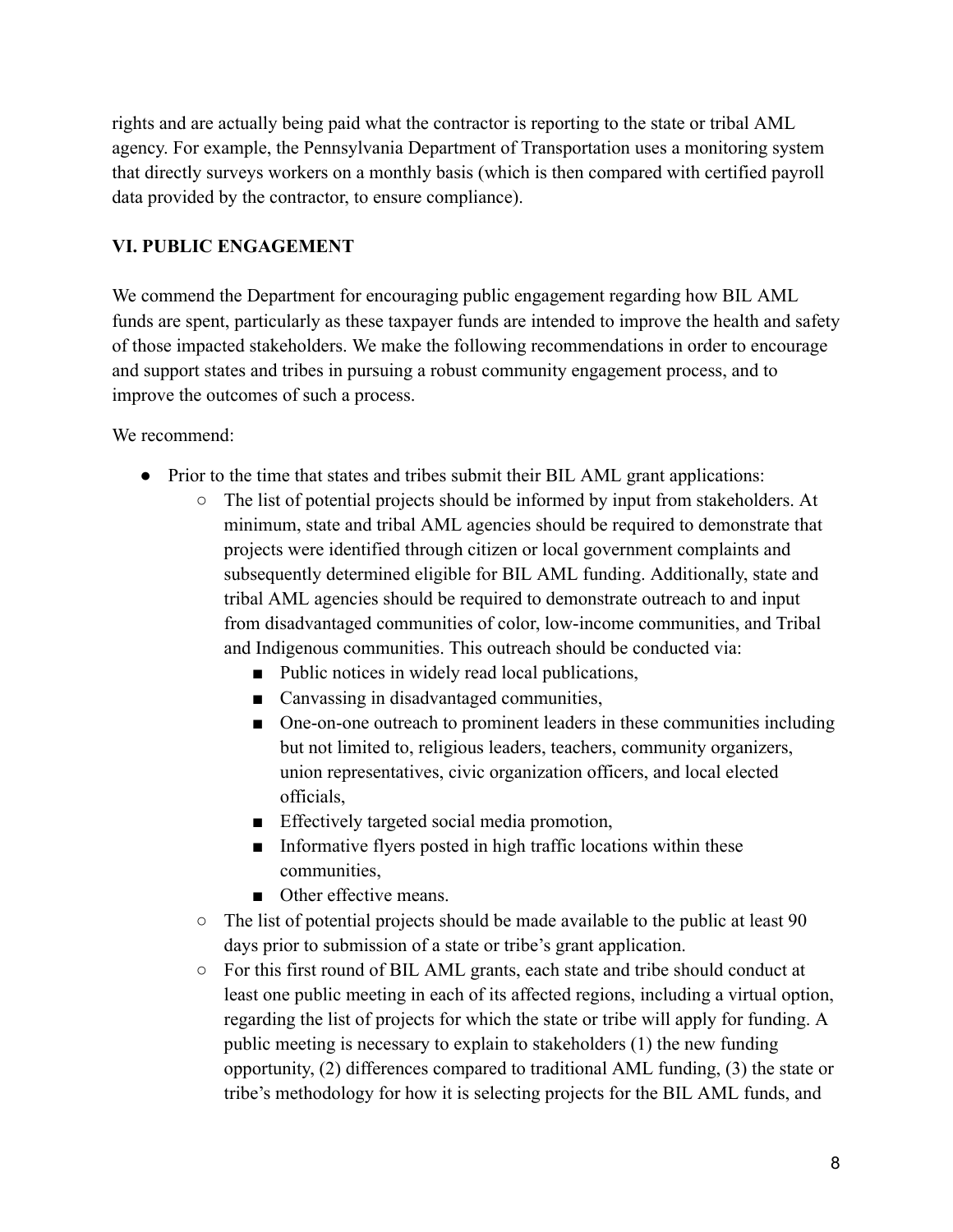(4) the state or tribe's efforts to comply with the priorities regarding hiring current and former coal miners, aggregating projects, training opportunities, labor practices, methane emissions, and Justice40/disadvantaged communities. For subsequent years of funding, we recommend OSMRE require states/tribes to provide a public meeting only upon request from local stakeholders.

• OSMRE should require states and tribes to issue public notice via print media, websites, and social media and/or partner with organizations prior to the initiation of a project or projects that, in aggregate, are valued in excess of \$1 million such that the public can make inquiries regarding the project workforce continuity plan.

**Proposed Addition:** "States and Tribes must solicit public input when developing a list of grant projects prior to submitting proposed projects to OSMRE. Public input opportunities should be noticed in print media circulated in impacted communities, via social media, on state/tribal websites, and through partnerships with state and local agencies, nonprofits, and businesses. The list of potential projects should be made available to the public at least 90 days prior to submission of the state/tribe's grant application. Additionally, for this initial round of funding, each state/tribe must conduct at least one public meeting to receive public feedback on the proposed list of projects, as well as to provide the public with information (1) the new funding opportunity, (2) differences compared to traditional AML funding, (3) the state/tribe's methodology for how it is selecting projects for the BIL AML funds, and (4) the state/tribe's efforts to comply with the priorities regarding hiring current and former coal miners, aggregating projects, training opportunities, labor practices, methane emissions, and Justice40/disadvantaged communities.. States and Tribes must be able to demonstrate outreach to disadvantaged communities of color, low-income communities, and Tribal and Indigenous communities. States/tribes to issue public notice via print media, websites, and social media and/or partner with organizations prior to the initiation of a project or projects that, in aggregate, are valued in excess of \$1 million such that the public can make inquiries regarding the project workforce continuity plan."

In addition to these recommendations, it is important to note that though broad public engagement is necessary, this shouldn't be taken to mean that projects with the most public support or interest should always be prioritized. For example, an AML feature such as a landslide that imminently threatens a small family home may only impact that one family, but is still a higher priority than a non-life threatening AML feature that could facilitate a new economic development project. Our support for public engagement should not be read as a recommendation that the number of stakeholders interested in a site equates to a more important project. Health and safety, alongside environmental remediation, should always be of primary importance.

### **VII. ENHANCED ABANDONED MINE LAND INVENTORY SYSTEM (e-AMLIS)**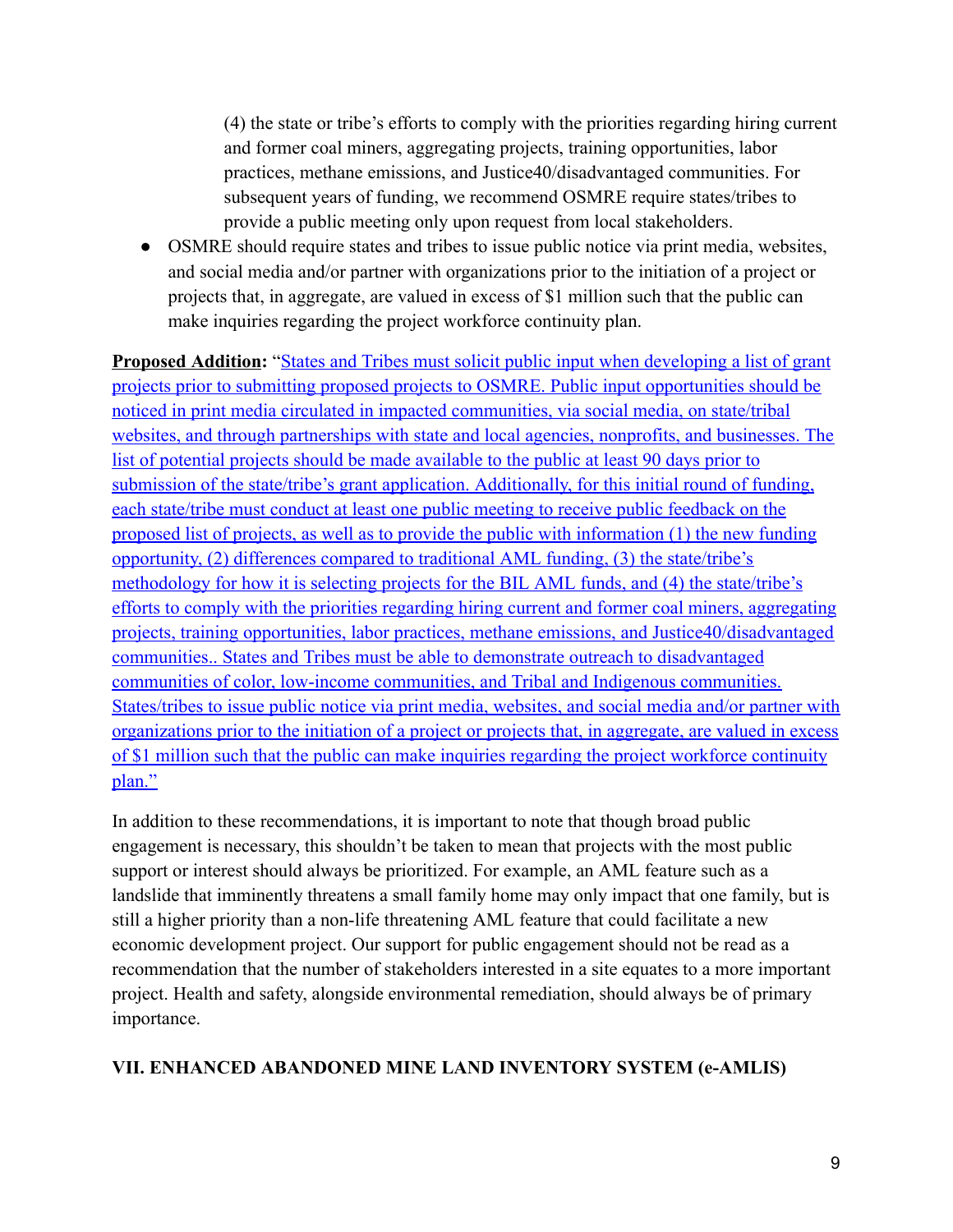We are eager to see improvements to e-AMLIS as a result of Congress's \$25 million investment. Improvements to the system are urgently needed, and are especially important because entries in e-AMLIS determine, in part, how much money each state and tribe receives from the traditional AML fee. The inventory currently significantly underestimates the cost of reclamation for AML features, and is a substantial undercount of the total AML sites in existence. ORVI estimates that the current inventory underestimates the total cost of outstanding AML reclamation by as much as \$22.6 billion.<sup>4</sup> Congress has allocated the \$11.3 billion to the AML fund to directly address the outstanding cost currently reflected by e-AMLIS, but unfortunately this amount will not fully fund the AML reclamation needed in the country. It is critical that the \$25 million investment Congress has made in the inventory make significant progress toward more accurately reflecting the full amount needed for AML reclamation nationwide, in order to inform future Congressional investments in AML-impacted communities.

The Draft Guidance notably does not address how this large investment from Congress will be managed or spent by OSMRE. We strongly recommend OSMRE issue a public proposal for comment regarding how the funds should be spent. The inventory is an important resource for community members and thus changes to protocols for managing the inventory should be made publicly available, and informed by public input. Additionally, given the Draft Guidance's prioritization of sites with methane emissions, we recommend that OSMRE develop guidance for states and tribes regarding how to quantify and document methane emissions from AML sites, which in turn will inform the costs associated with those projects and e-AMLIS entries.

We recommend that the following be prioritized in the inventory updates:

- Additions to the inventory, including the addition of Priority 3 sites. Many sites that may have been reviewed and removed or left out of the inventory in the past may have changed (e.g., sites can become more hazardous over time, or new development or recreational activity may make the site a higher priority). Funds can be used for field staff to conduct on-site assessments to add new sites, or re-add previously identified sites to the inventory, and to conduct outreach to encourage the public to notify state and tribal AML agencies of un-inventoried sites. OSMRE can make a portion of the funds available for states and tribes to conduct, in partnership with community organizations, public education programming about AML sites and what community members can do if there is an AML site impacting them or their community.
- Updating and validating existing inventoried sites. Again, many AML sites once considered low priority sites may now pose a greater risk to those who live nearby. The hazards presented by an AML feature may change over time as features degrade, as population centers move, or as new recreational activity or developments have moved

<sup>4</sup> Dixon, E. (2021)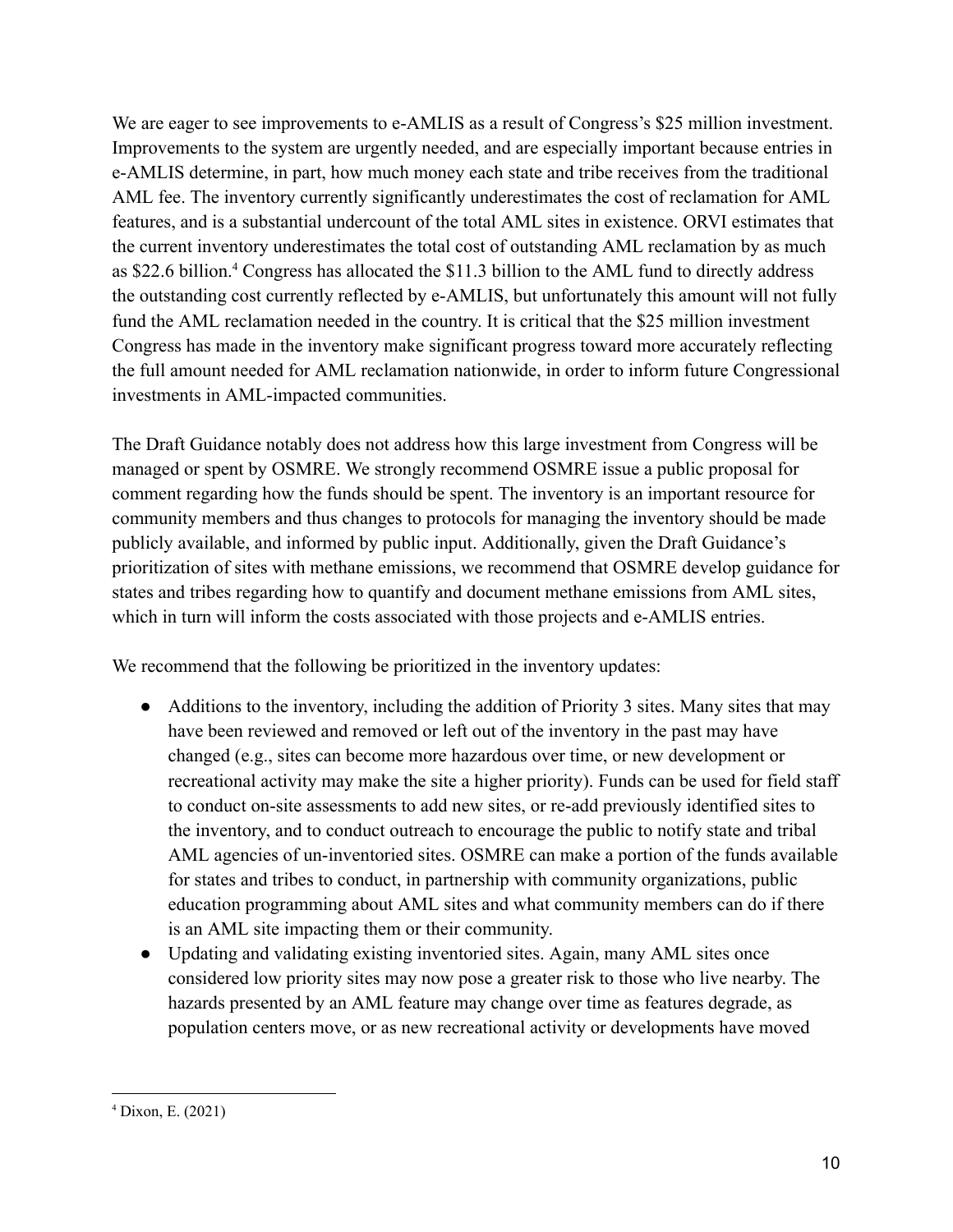closer. These changing factors may have also impacted the costs associated with reclamation.

- Recalculation of existing cost entries to account for inflation and to incorporate estimates of design and administrative costs for each project.
- Increasing the accuracy of acid mine drainage (AMD) treatment cost estimates in the inventory. Specifically, some funds should be made available for state and tribal programs to purchase and deploy instrumentation to measure flows and monitor water quality to estimate the cost of AMD in conjunction with the AMD Treat software tool. We also recommend that when state and tribal programs are updating their inventories and cost estimates, that some portion of this funding be made available for feasibility, planning, or design studies on AMD projects to better delineate mine pool boundaries such that the extent of the area and the volume of water that requires treatment can be more accurately documented.
- Migrating e-AMLIS over to a "real time" ArcGIS Online Integrated Mapping System (IMS) that can incorporate the projects, funding allocations, problem areas, pads, point features (AMD, shafts, slopes, etc.) and related attributes in a uniform national database. New attributes and layers could also be added, such as summary payroll data for completed projects and sociodemographic data (such as income level, education, and health metrics) on nearby populations, particularly to help implement and track compliance with the Justice40 initiative. These layers could be pulled in from resources such as the EPA's Environmental Justice Screening Tool, so as to minimize work for OSMRE.

## **VIII. COMPLIANCE WITH THE NATIONAL ENVIRONMENTAL POLICY ACT**

We agree and support the Department's determination that all BIL-funded reclamation projects are subject to review under the NEPA. It is crucial that AML projects minimize environmental impact in communities already dealing with the impacts of abandoned coal mines.

## **IX. PROJECT AUTHORIZATION**

We applaud the Department's efforts to ensure that jobs associated with BIL AML work are safe, good-paying jobs. We also support the use of project labor agreements, community benefit agreements, and efforts to support local hiring. We propose the following edit in order to strengthen these provisions.

**Proposed edit:** "For projects or aggregated projects in excess of \$1 million, States or Tribes may must provide a certification that a project either uses a unionized project workforce or includes a project labor agreement, meaning a pre-hire collective bargaining agreement consistent with section 8(f) of the National Labor Relations Act (29 U.S.C. 158(f)). In lieu of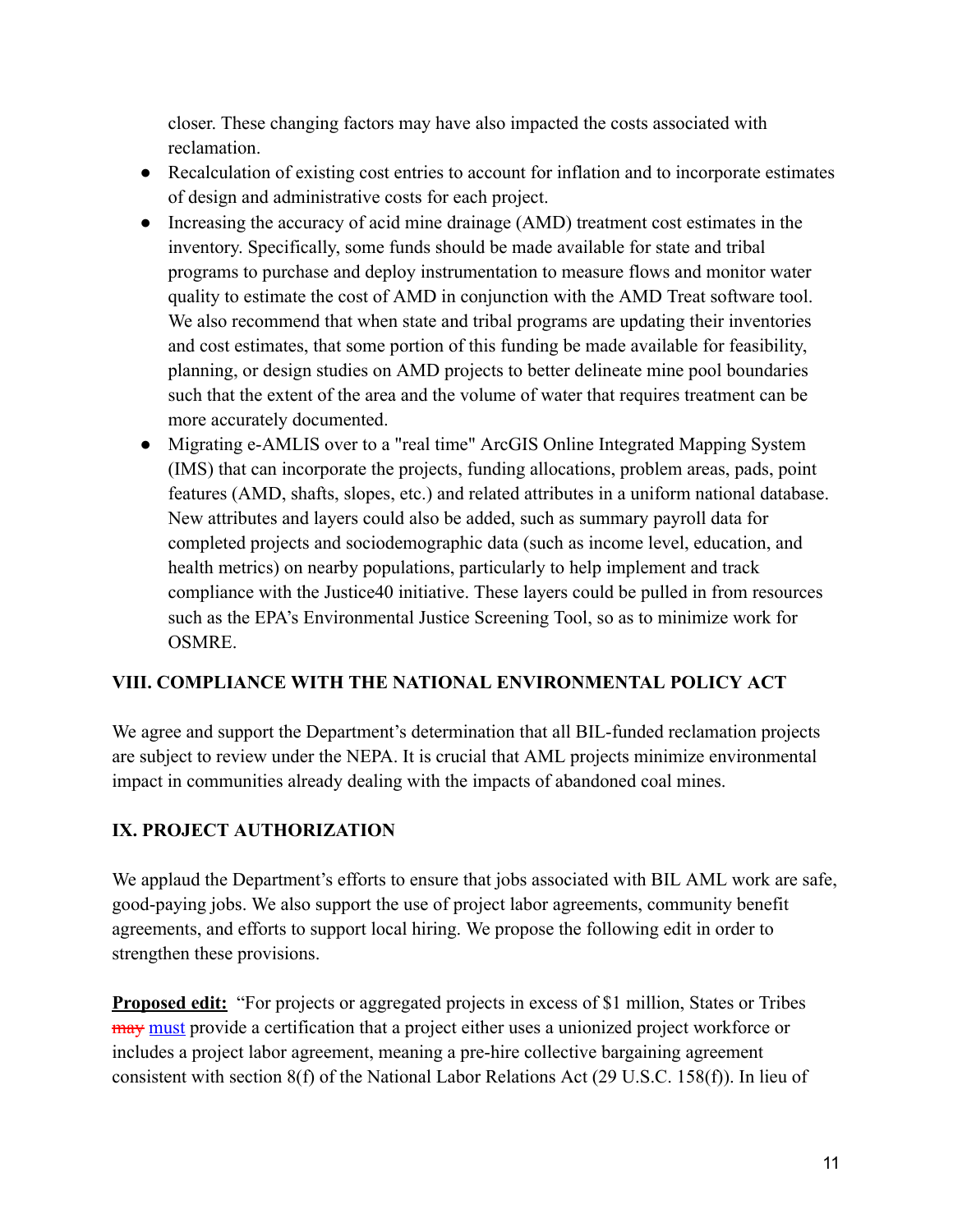such certification, the Recipient may must develop a project workforce continuity plan, detailing:"

# **X. BIL AML PERFORMANCE MEASURES & REPORTING**

We appreciate the Department's efforts to track specific data in order to assess the impact of the program over a broad range of metrics. Such transparency and evaluation will help to inform any future necessary modifications to the program and demonstrate the important impact the program is having on communities.

We understand that though it would be ideal to track as many metrics as possible, requiring too many metrics may become onerous for state and tribal AML agencies. To this end, we would like to highlight that of the list below, some of the metrics that we feel will be most important to track include:

- Amount of methane and carbon dioxide emissions reduced
- Percent/amount of overall benefits and types of benefits that accrue to disadvantaged communities, communities of color, low-income communities, or Tribal or Indigenous communities
- Percent of workers from the local community
- Number of acres reforested
- Number of trees planted on AML sites

Broadly, tracking program impacts is incredibly important, and we support tracking a wide variety of metrics. We recommend tracking of the metrics below, with the specific recommendations and additions noted:

- Number of acres reforested
- Number of trees planted on AML sites
	- Long-term monitoring of tree survival will be necessary to ensure effectiveness
- Number of bat gates installed
- Number of tons of rare earth elements, metals, or sediment recovered for reuse
- Amount of methane emissions reduced
	- We recommend that along with this metric, states/tribes be required to explain the methodology used for measurement.
	- We recommend using new methane tracking methods, such as the MethaneSAT and CarbonMapper, to track and report methane emissions from abandoned mine lands, to help communities and states better understand both the threat and possibilities around methane emission from AML sites.<sup>5</sup>
- Quantity of iron, aluminum, manganese, sulfate, etc. removed and/or recovered on annual basis by AMD water reclamation projects

<sup>5</sup>See [www.methanesat.org](http://www.methanesat.org/) and https://data.carbonmapper.org/.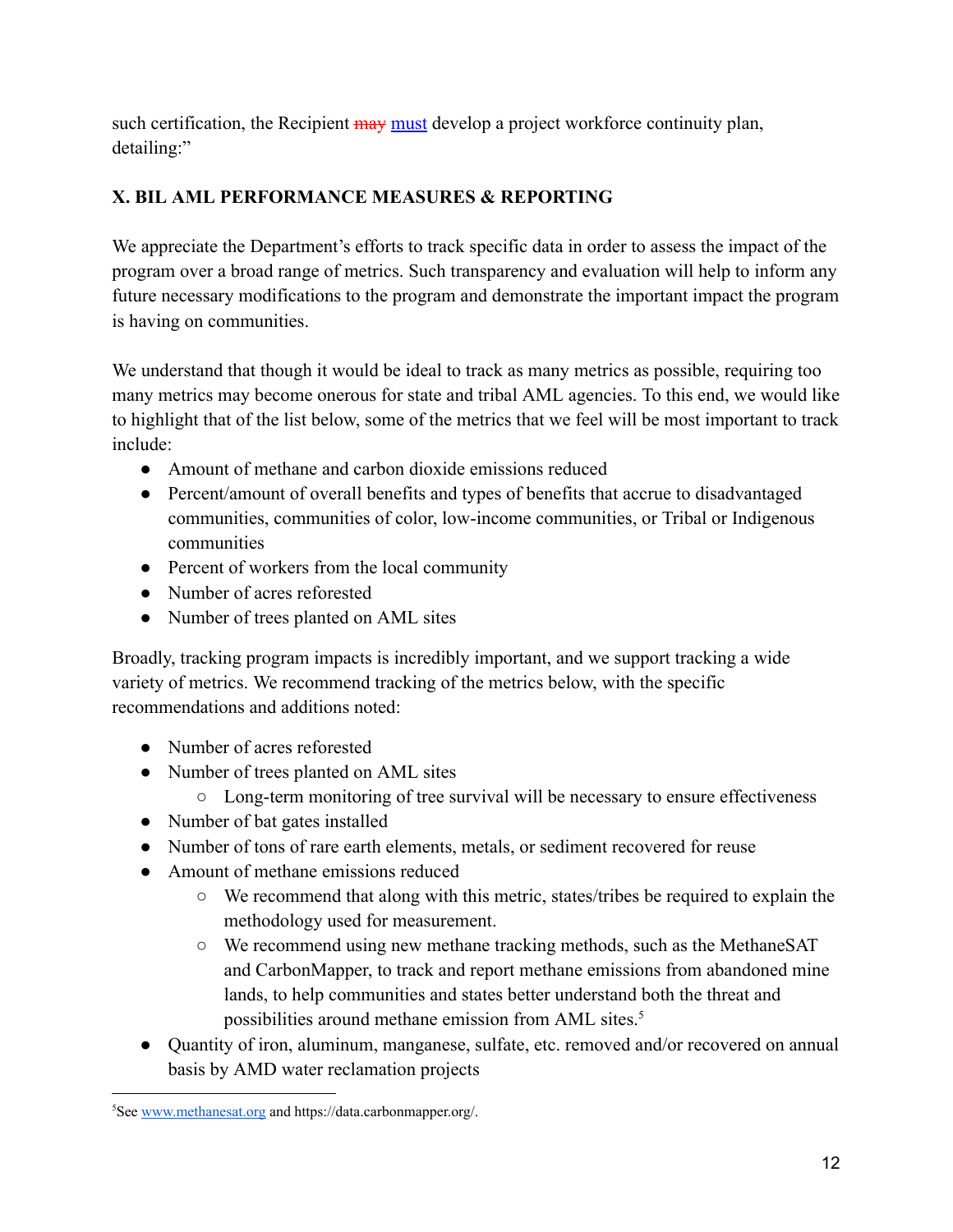- This metric should be tracked for other water/stream related reclamation projects (such as for clogged streams) when relevant, not just for AMD projects
- Quantity of Rare Earth Elements (REE) recovered by water reclamation projects
	- This metric should be tracked for other water/stream related reclamation projects and gob reclamation projects when relevant, not just for AMD projects
- Number of polluted water supplies addressed
	- This metric should be tracked for other water/stream related reclamation projects (such as for clogged streams), not just for AMD projects
- Miles of waterways improved
	- This metric should be tracked for other water/stream related reclamation projects (such as for clogged streams), not just for AMD projects
- Volume of water treated
	- This metric should be tracked for other water/stream related reclamation projects (such as for clogged streams), not just for AMD projects
- Number of outflows remediated
	- This metric should be tracked for other water/stream related reclamation projects (such as for clogged streams), not just for AMD projects
- Percent of overall benefits and types of benefits that accrue to disadvantaged community, community of color, low-income community, or Tribal or Indigenous community
- Percent of workers from the local community
	- The phrase "local community" needs a definition. We suggest that for this purpose, "local community" be defined as the county in which the AML project is located or the adjacent counties.
- Whether there is a community benefit agreement as part of the project
- Electric generating capacity of renewable energy facilities installed on reclaimed AML sites
	- We recommend that ownership of such facilities and the end user of the power also be documented.
- Number of job hours involved in BIL AML remediation
- Number of people receiving potable water after completion of water supply restoration projects
- Number of residents positively impacted by the restoration of previously polluted waterways

We recommend adding the following metrics:

- Number of residents within 1 mile of BIL-funded projects.
- Number of residents protected from imminent harm (such as landslides or subsidence)
- Feet of highwall reclaimed
- Mine portals/openings sealed/closed
- Carbon dioxide emissions reduced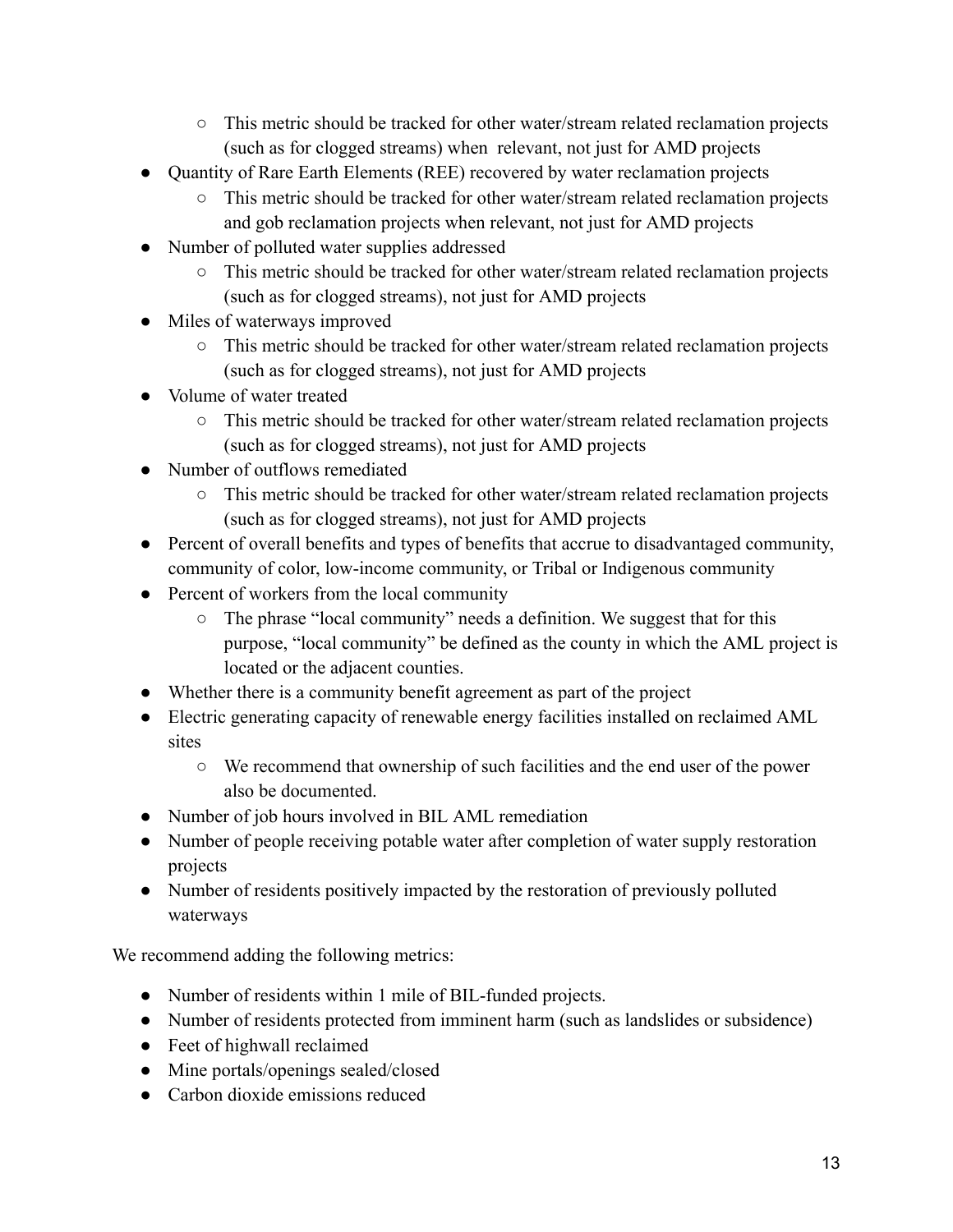- Number and size of gob piles remediated and the type of remediation (i.e., revegetated and left onsite, removed and put in landfill, or removed and burned)
- Number of roadways, walkways, or trails protected from imminent or future damage
- Number of pieces of dangerous abandoned equipment or facilities demolished and removed
- Whether the project was bundled (multiple AML projects in one contract)
	- Estimated cost savings from bundling project
- Wages and fringe benefits (based on underlying Davis-Bacon reporting)
- Occupations who worked on project (based on underlying Davis-Bacon reporting)
- Number of labor hours worked by apprentices

In order to track compliance with the Justice40 initiative, it is important that in addition to tracking the number of people impacted by the reclamation projects, the general location of those people should also be tracked. We recommend modifying the following metrics as follows:

- Number of former/current employees of the coal industry employed in AML reclamation, and county/city residence of those employees
- Number of people receiving potable water after completion of water supply restoration projects, and county/city residence of those people
- Number of residents positively impacted by the restoration of previously polluted waterways, and location of those residents

Additionally, to better inform the public of the impacts of water treatment and water restoration projects, the OSMRE should establish and maintain a public map and database of water quality and water treatment and water restoration projects.

Furthermore, certain metrics particularly related to socioeconomic impact will be potentially difficult for the state and tribal AML agencies to track and document as there may be many AML sites that, at the time of remediation, do not have a specified end user. Projects that do have, at the time of remediation, a designated end-use related to community/economic development should be noted, alongside predicted end-use job impacts.

### **Conclusion**

We are encouraged by the Department's efforts to reclaim abandoned mine lands in a manner that prioritizes strong labor provisions and benefits to disadvantaged communities, and hope that our recommendations are adopted in order to equitably and effectively distribute the BIL AML Funds. Thank you for your consideration.

Sincerely,

Rebecca Shelton Appalachian Citizens' Law Center